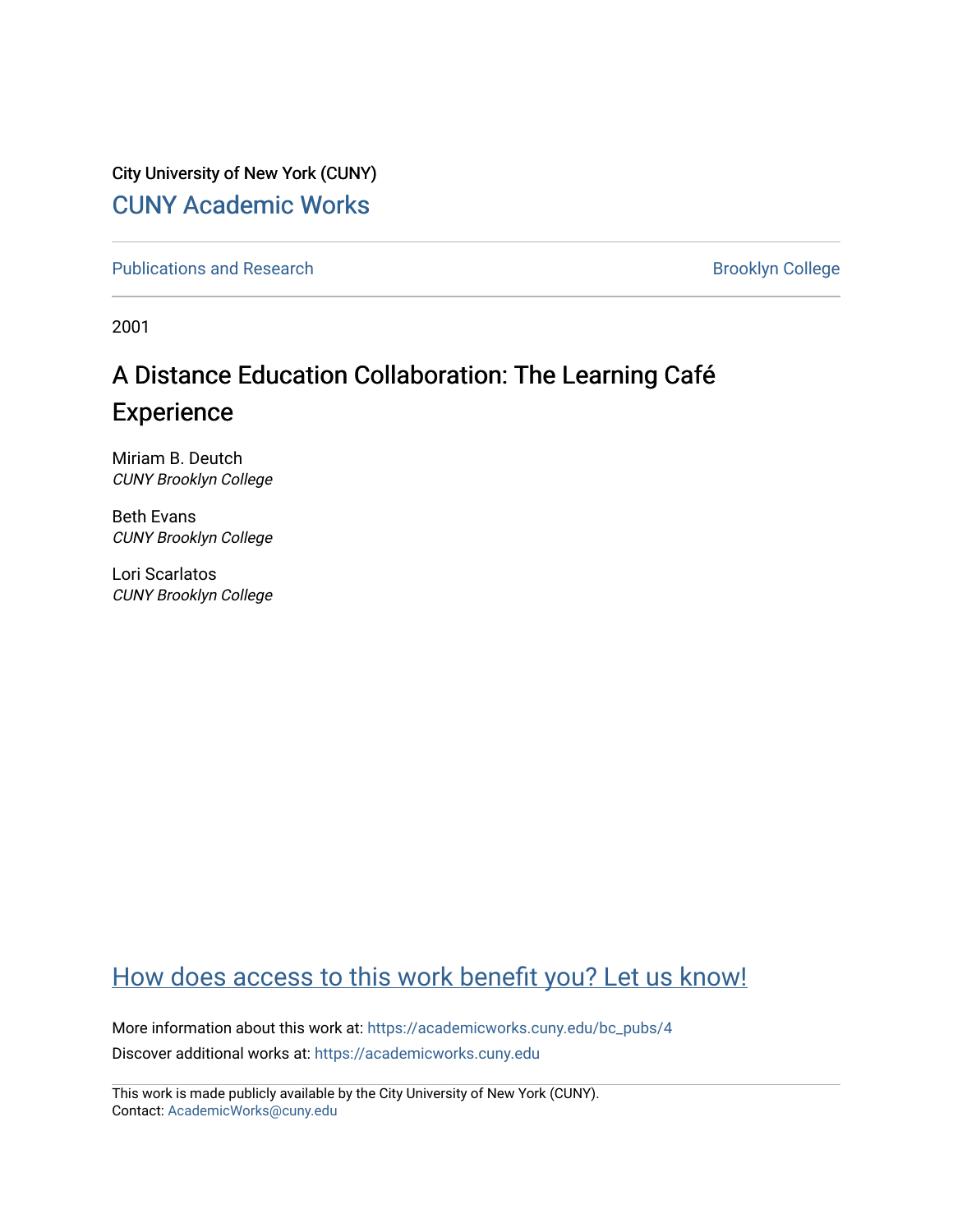*Online Journal of Distance Learning Administration, Volume IV, Number I, Spring 2001* http://www.westga.edu/~distance/ojdla/spring41/deutch41.html

# **A Distance Education Collaboration: The Learning Café Experience**

*Miriam Deutch Brooklyn College Library Brooklyn College of The City University of New York 2900 Bedford Avenue Brooklyn, New York 11210 miriamd@brooklyn.cuny.edu*

*Beth Evans Brooklyn College Library bevans@brooklyn.cuny.edu*

*Lori Scarlatos Department of Computer and Information Science lori@sci.brooklyn.cuny.edu*

#### **Introduction**

As distance education collaborations between high schools and colleges increase, there is a concern that little has been done to assess the quality and effectiveness of the resulting virtual courses (Carr & Young, 1999). Yet it is equally important to address or consider the many challenges and issues of the collaboration itself. How these issues are addressed will seriously impact the success of any college distance education project in collaboration with other institutions of learning, including K-12 schools, community centers, and private industry. This article is about collaboration issues between high schools and colleges. It focuses on what the developers learned and offers lessons for what must be considered and planned for prior to the initiation of a collaboration project.

The Brooklyn College Learning Café project

(http://www.sci.brooklyn.cuny.edu/~lori/TLC/), a collaboration between an urban college and four local high school partners, was developed through a \$650,000 grant from the U.S. Department of Commerce, Telecommunications and Information Infrastructure Assistance Program (TIIAP). More than 600 juniors and seniors participated in the Learning Café project. This report first describes Brooklyn College's impetus for designing the Learning Café project. The next section provides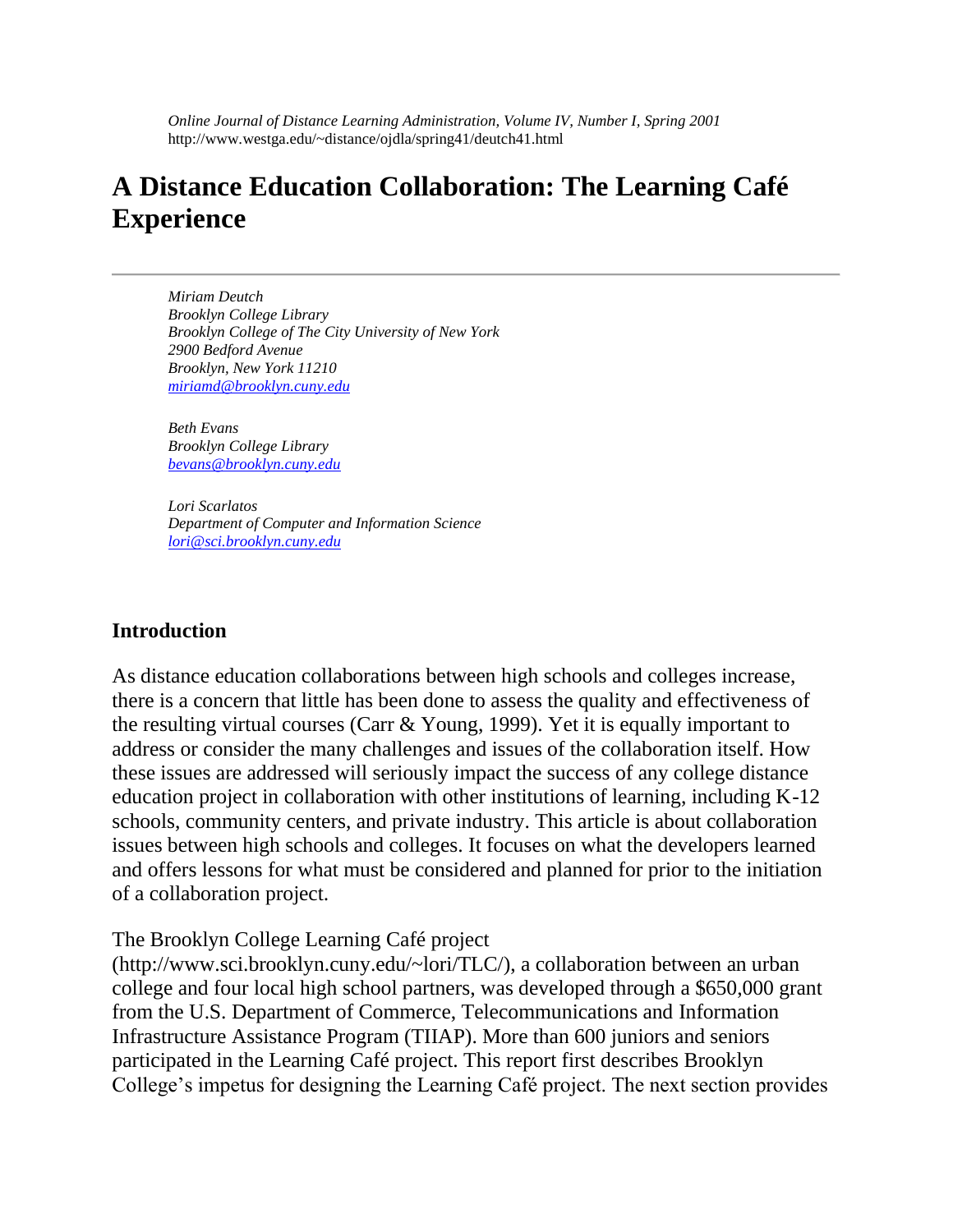a description of the curriculum and the software developed. Collaboration issues are discussed concentrating on all facets of the Learning Café. Finally, the report offers recommendations for achieving greater success in partnerships between high schools and colleges as well as other collaborations.

#### **Motivation for Collaboration**

The Learning Café project was a direct result of the College President's recent initiative, "The Year 2000 and Beyond: Shaping the Future," to make Brooklyn College a model urban liberal arts college of the twenty-first century (Brooklyn College, Office of the President, 1993). Part of the initiative was to build bridges to the community, to contribute to its social and economic well being, and to assume a national leadership role in revitalizing instruction.

The Learning Café project formed a partnership with four Brooklyn high schools (Midwood, Edward R. Murrow, Samuel J. Tilden and the Brooklyn College Academy), Brooklyn College of The City University of New York (CUNY), and the College Board. The project had as one of its goals to introduce Internet access to these high schools. According to the National Center for Education Statistics 78% of U.S. public schools had Internet access in 1997. The remaining 22%, including the four designated Brooklyn high schools were schools in danger of remaining excluded from access to information because they were not connected to the Internet (U.S. Department of Education, 1999).

The four high schools participating in the Learning Café project are within five miles of Brooklyn College, but many of the students participating in the project were socially and economically distanced from what higher education had to offer. Brooklyn College's aim was to break down the economic and geographic barriers to computer access and Internet skills as well as barriers to considering college as an option. The high schools represent a mix of sizes, models, and enrollments. The Brooklyn College Academy is an alternative high school targeting at-risk students from throughout the borough who have had difficulty reaching their potential in traditional settings. A percentage of Midwood students are selectively admitted with the remainder attending based on residency. Edward R. Murrow is an Educational Option School, required to maintain both an ethnic and educational representation of the borough. Samuel J .Tilden high school serves neighborhood students in an economically disadvantaged area. The vision of Brooklyn College's TIIAP grant proposal was to bring together the expertise of professionals in the College, high schools, government, and corporations to develop an effective approach for integrating technology with secondary education. The College was awarded the TIIAP grant in October 1997. The project planning process began in November 1997 and the Learning Cafés were put in place in the schools by September of the following year.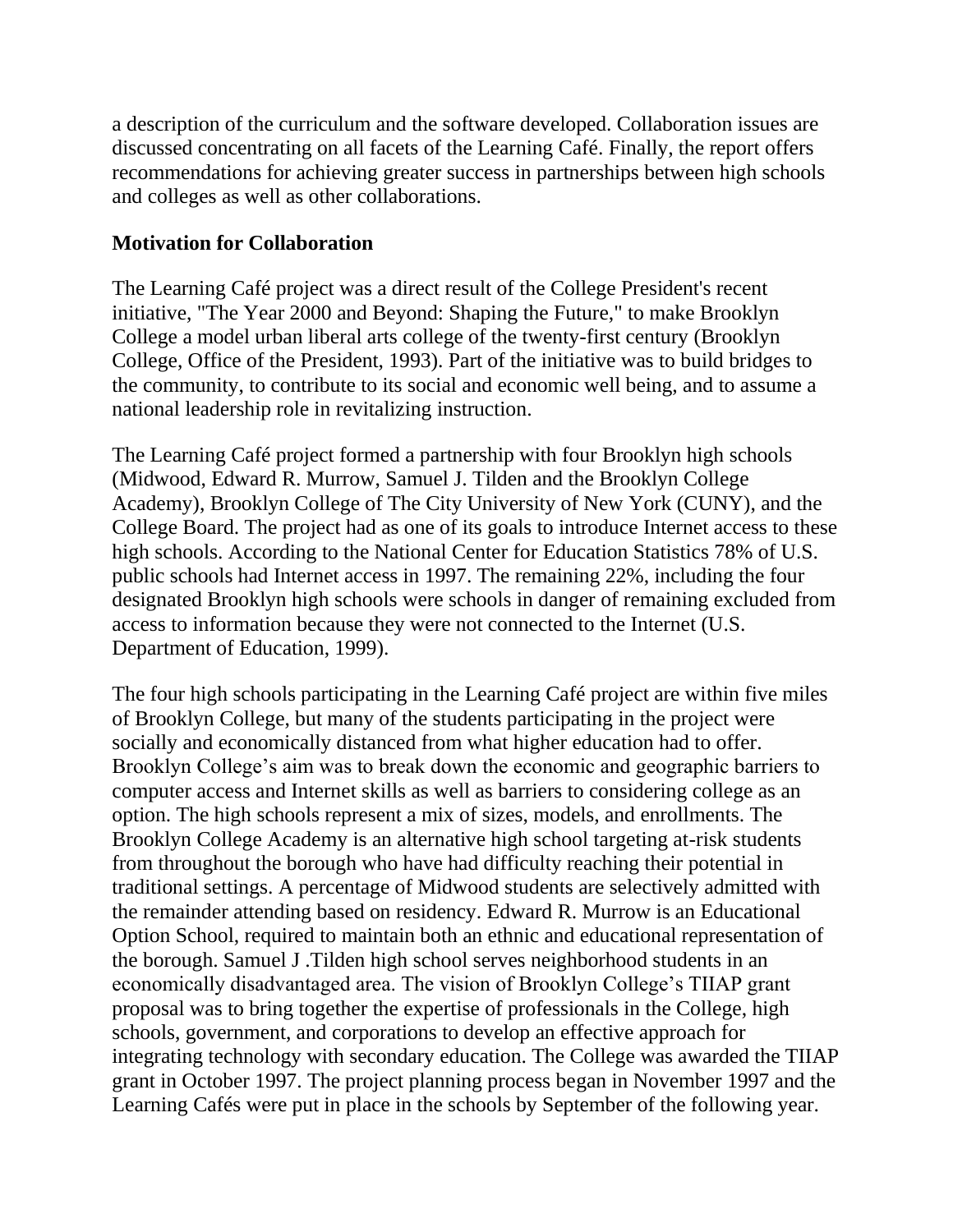## **Collaboration between Secondary Schools and Higher Education: The History**

Collaborations between high schools and institutions of higher learning have been growing for the past two decades, in particular since the publication *A Nation At Risk* (National Commission on Excellence in Education, 1983). Partnerships between schools and colleges have involved onsite as well as distance education (Clark, 1988; Wilbur, Lambert, & Young, 1988). Researchers have also noted that overburdened urban high schools can benefit from the enrichment that distance education may offer (Carr & Young, 1999; Williams, Eiserman & Quinn, 1988). Moreover, distance education provides a unique opportunity for innovative strategies by colleges and universities to recruit in areas far beyond their geographic environs.

## **Learning Café Project: Establishing the Groundwork**

The project was designed to expose high school students to new opportunities by making Internet access and college education more readily available. To achieve this, the project would:

- Provide Internet access in a computer lab at each school;
- Develop a junior year curriculum with teachers overseeing classroom activity;
- Offer a senior curriculum which would include live instruction and virtual college courses for credit; and
- Develop software for delivering courses, protecting systems, and gathering information about student performance.

A team from Brooklyn College and the high schools facilitated the Learning Café project. Courseware is typically produced by teams of individuals with a range of areas of expertise (Yang, Moore, & Burton, 1995). The project team for the Learning Café consisted of a Project Director, a Project Coordinator, two Software Technical Advisors, two Curriculum Developers, two Multimedia Designers, and four High School Coordinators. These team members brought expertise in high school and college education, educational technology, programming, art and design, and a variety of college subjects to the project.

The Café project required purchasing equipment and furniture for each high school. Brooklyn College built new computer labs at two of the high schools and augmented equipment in existing computer labs in the other schools. The College installed T1 lines and servers and networked the computer laboratories at each high school. Each school also received adaptive equipment for persons with disabilities.

## **Learning Café Curriculum**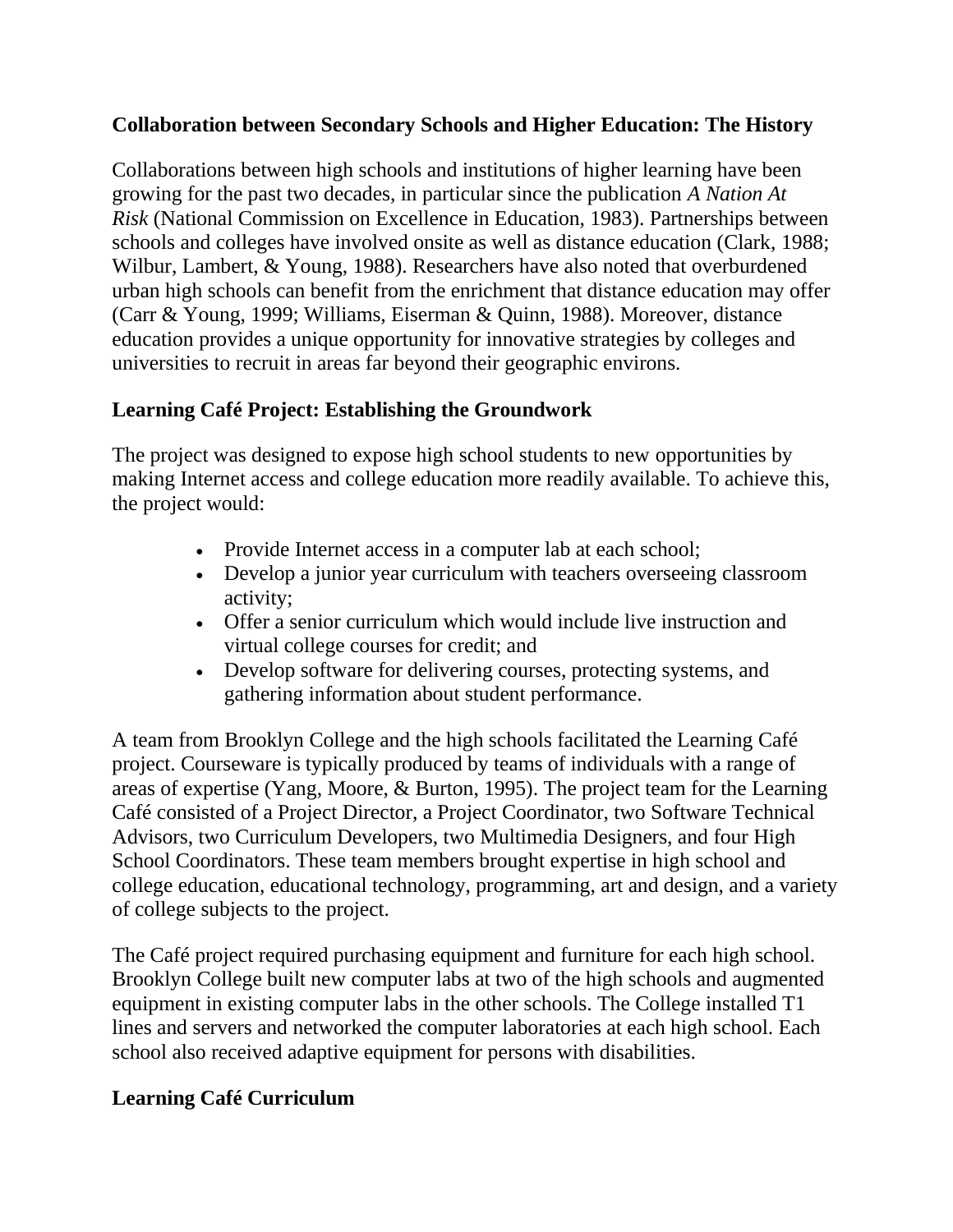The sequence of virtual study offered in the Learning Café began with a course for high school juniors in information literacy: this entailed learning the process of recognizing a need for, and then gathering and using information (http://academic.brooklyn.cuny.edu/library/virtualcollege/info-literacy/Toc.html). After taking the information literacy course in the fall, the junior year students progressed to an online critical thinking and writing course in the spring semester.





High school seniors began the fall semester learning the College Board's ExPan software, for choosing, applying to, and paying for college. Seniors also learned to build their own Web pages as part of their college application process. Teachers were trained to use Netscape Composer as well as the ExPan software and worked directly with students using these applications. High school seniors were then eligible to take for credit one of three online Brooklyn College courses in English, Biology, or History. These courses were developed and taught by Brooklyn College professors who were not part of the project team.

### **Pedagogy and Technical Issues: The Custom Browser**

While developing the curriculum for juniors, the project team realized a potential problem: students who accessed the lessons through Windows 95, the standard personal computer operating system, may be computer novices who would find the many Windows options confusing and/or distracting. More sophisticated users, on the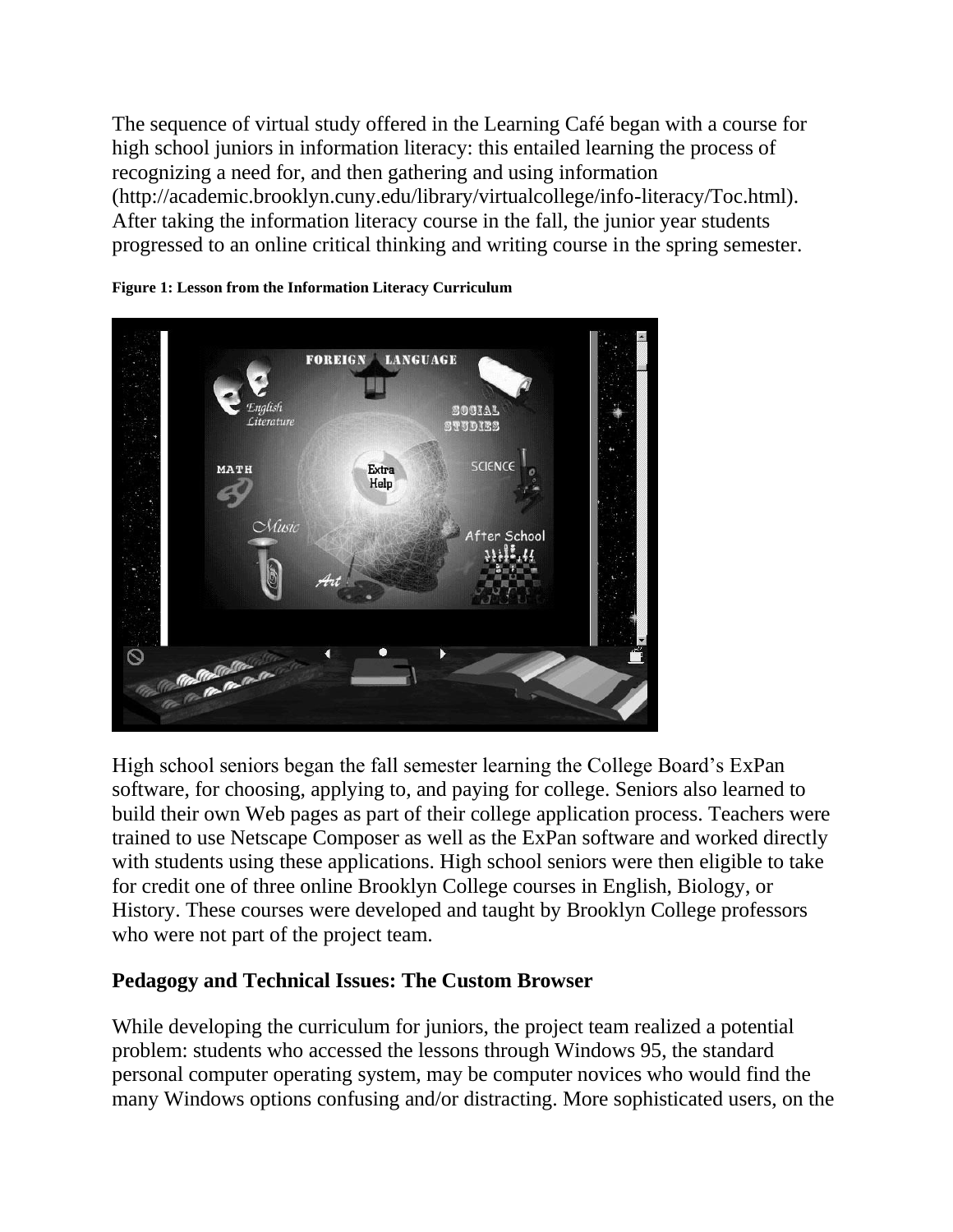other hand, might be tempted to customize the environment in such a way that the computer could not be used to run the Learning Café. Moreover, to re-configure the computers would be time-consuming for the high school teachers and administrators.

To circumvent this potential obstacle, the project team approved a software interface for the junior level curriculum that simplified computer use and restricted the types of activities allowed. This software interface did not apply to the senior course curriculum, since their access to the college credit courses was entirely through the Web.

The Learning Café browser was developed by a multimedia designer with a client application distributed on CD-ROM that served as the interface for the junior curriculum. It launched on startup and could be terminated only by an instructor who knew the password. It provided access only to the intended content and to other applications needed for the online courses.



#### **Figure 2: Outside the Learning Café**

Upon startup, the browser retrieved the server's Internet address, the locations of the shared files, and other customized information from an initialization file. It checked the Internet connection, and in the event the lessons and/or database were inaccessible via the Internet, then the lessons were retrieved from a local source. Although student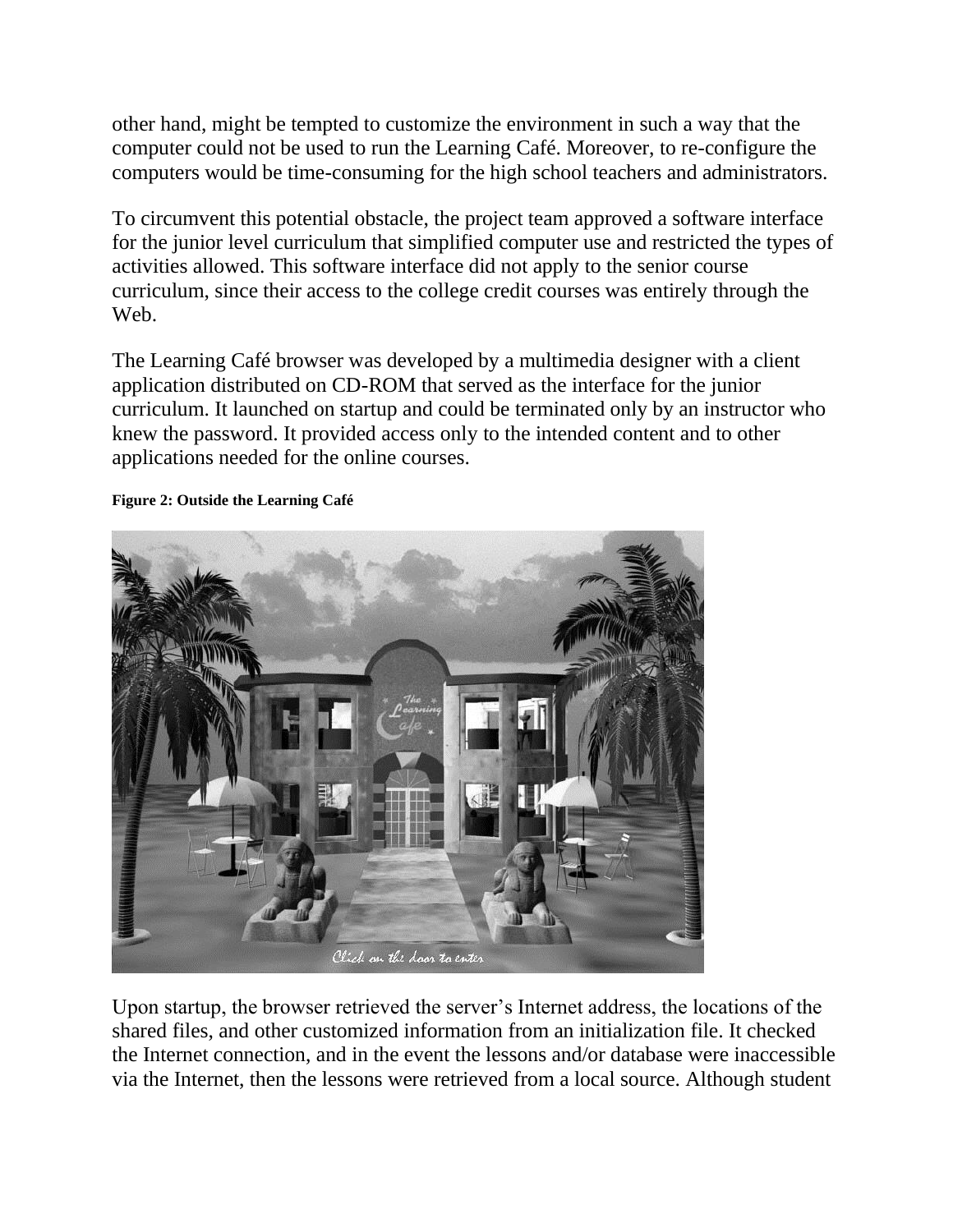performance records could not be maintained on the local source, it at least permitted students to continue to work until the server, network, or connection was repaired.

The browser's timer tracked how long the computer was idle. If not used for a given time period (specified in the initialization file), the browser closed any windows it had generated and returned to the opening screen, waiting for the next student to sign on. This ensured that all students entering the Learning Café could log in without confronting materials opened by a pervious user.

Although many of the lesson pages listed links to related Web pages, the project team wanted students, early on in their lessons, to focus on Learning Café content and avoid the distractions of surfing. Therefore, in the early sessions (how many is specified in the initialization file) students were limited to browsing only those domains referenced by the lesson pages. Later on, after gaining a clearer understanding of the Internet through the information literacy exercises the student was free to roam the Internet without restrictions.

### **The Database**

The Learning Café software technical advisor designed a relational database, tied to the junior curriculum and the custom browser, to support and supervise students taking online courses with the Learning Café. Databases are being used more and more in Web-based instruction to gather information about student access, progress, and understanding (Arnow & Barshay, 1999; Wade & Power, 1998). The Filemaker Pro database system, running locally in each of the high school Learning Cafés, offered customized Web pages that reminded students of what lesson they were on and provided links to up-to-date lesson pages. The database was also used to generate quizzes at the end of each lesson, automatically grade the multiple-choice portions of those quizzes, and enable a student to go on to the next lesson.

**Figure 3: Welcome Page in the Lessons**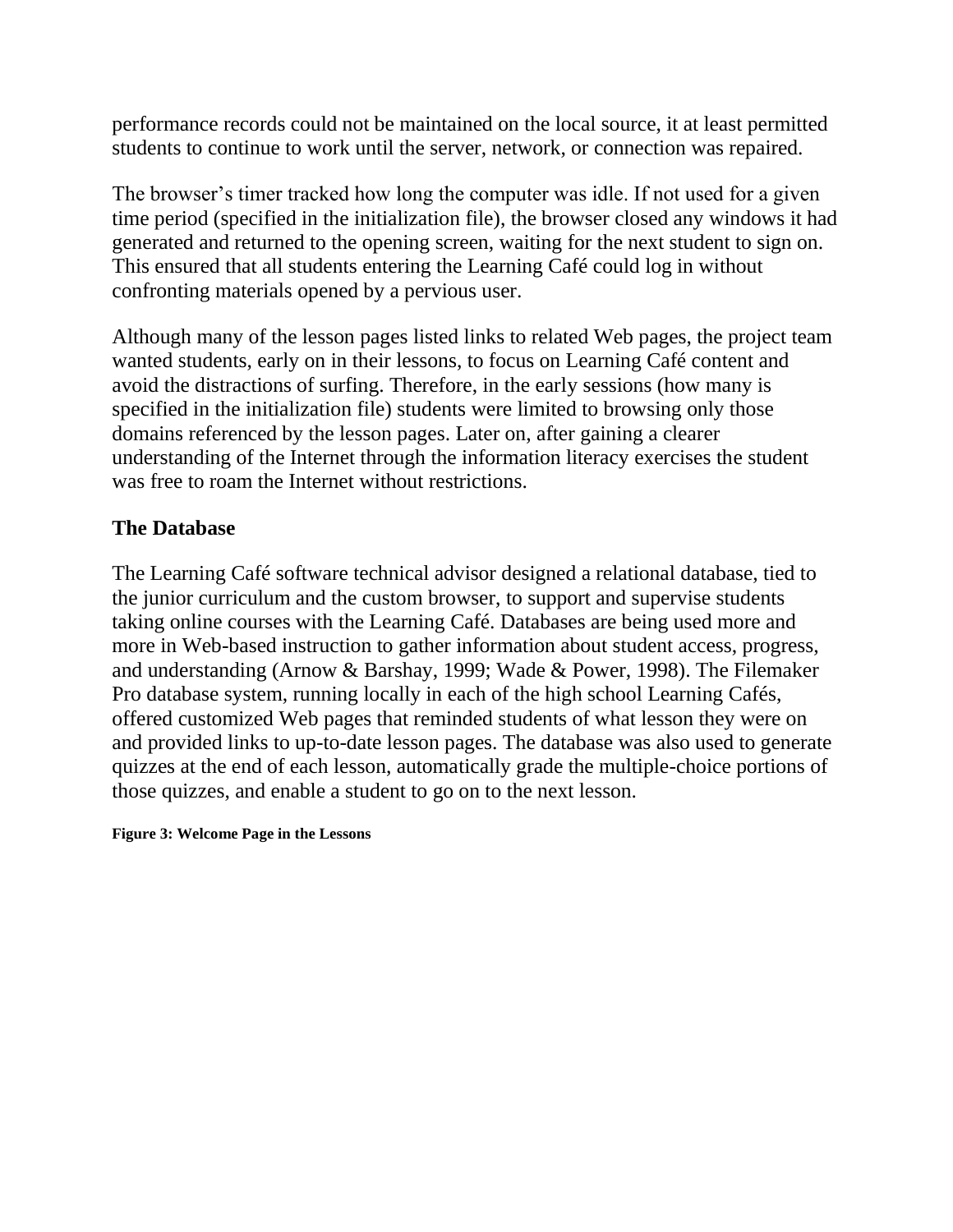

At the same time, this database system gathered information about who was doing what in the Learning Café. Instructors and administrators could then use this information to gauge student progress and assign grades.

Instructors were given a special password for the Learning Café that allowed them to access and update information gathered by the database system. Instructors could see every quiz that their students had taken and assign grades to the short answer portions. They could then use the quiz grades, exercise responses, and information about student access to assign grades to the individual students. Additional administration Web pages enabled staff to define new classes, add students to those classes, and track Learning Café usage.

#### **Collaboration Issues**

The Learning Café functioned as a testing ground for collaboration between different institutions of learning. The success of this project depended on the full cooperation of all members of an interdisciplinary team from a variety of work environments, each with its own culture. Cooperation was required for all phases of the project including technical development, lab installation, and the delivery of the Learning Café curriculum by the high school partners.

Many of the strategies employed contributed to the program's success. Yet some of the strategies would have benefitted from changes in implementation and led to greater success in college/high school collaborations. The following assessment and evaluation explores what went right -- and what went wrong -- with the Learning Café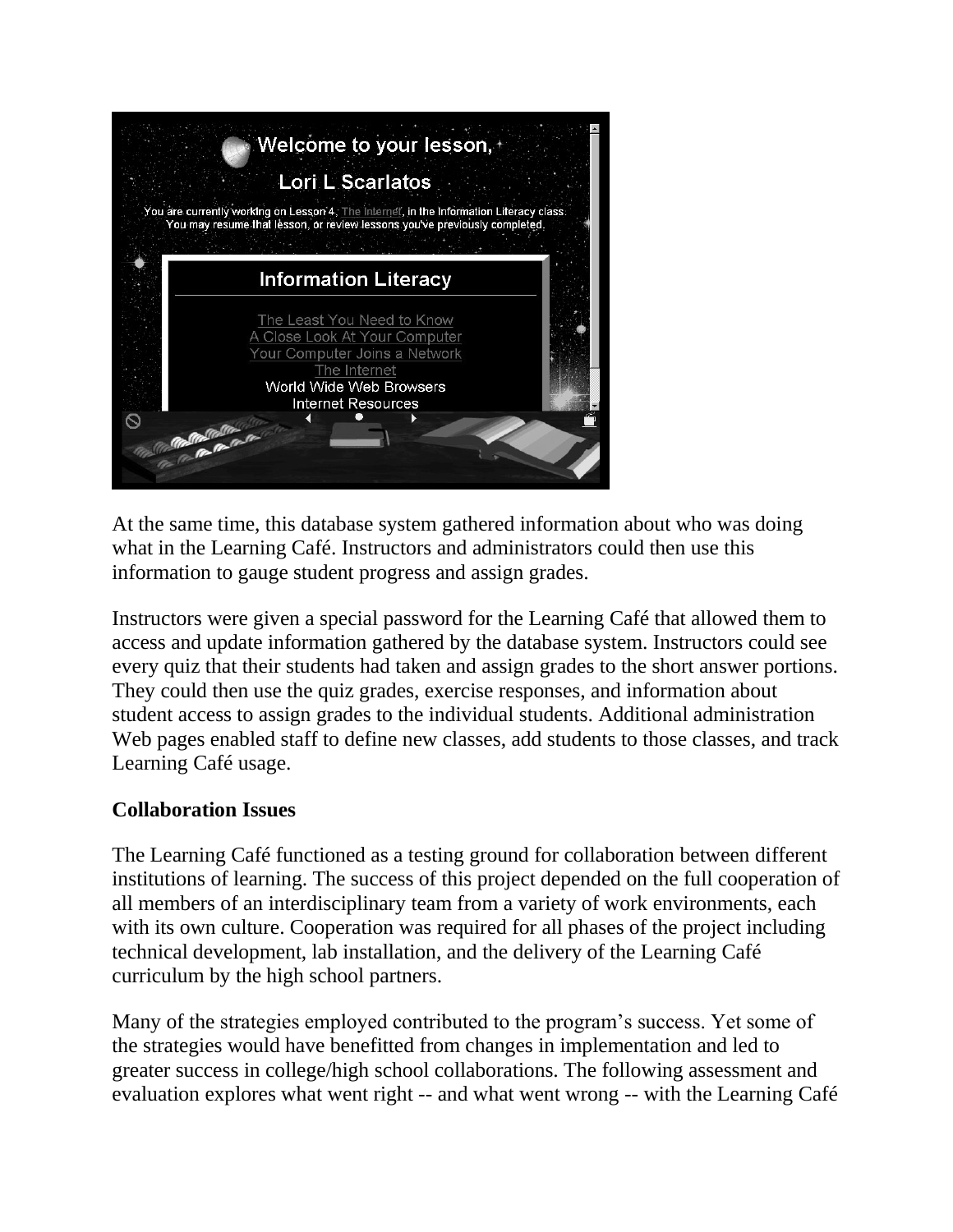project. Other inter-institutional partnerships could greatly benefit from the issues identified and the recommended solutions.

## **Technical Development**

Technical development -- creating the browser, database, and lesson pages -- proved to be the most successful collaboration. The curriculum developers sketched their ideas of what the lesson pages should look like and then discussed these ideas with the multimedia developers.

The multimedia developer who designed the Learning Café browser also worked closely with the technical advisor building the database. Although these collaborators were from a variety of disciplines, all were affiliated with institutions of higher education and, therefore, had similar expectations for the project.

#### **Figure 4: Multimedia Enhanced Exercise**



Key to the success of this endeavor was the development process. Developing the lessons in the hypertext mark-up language (HTML) format easily allowed for fluid content, extensive dissemination, and the migration of the lessons from the browser to a totally Web-based environment. The collaborators worked on a common document or program, and communicated frequently.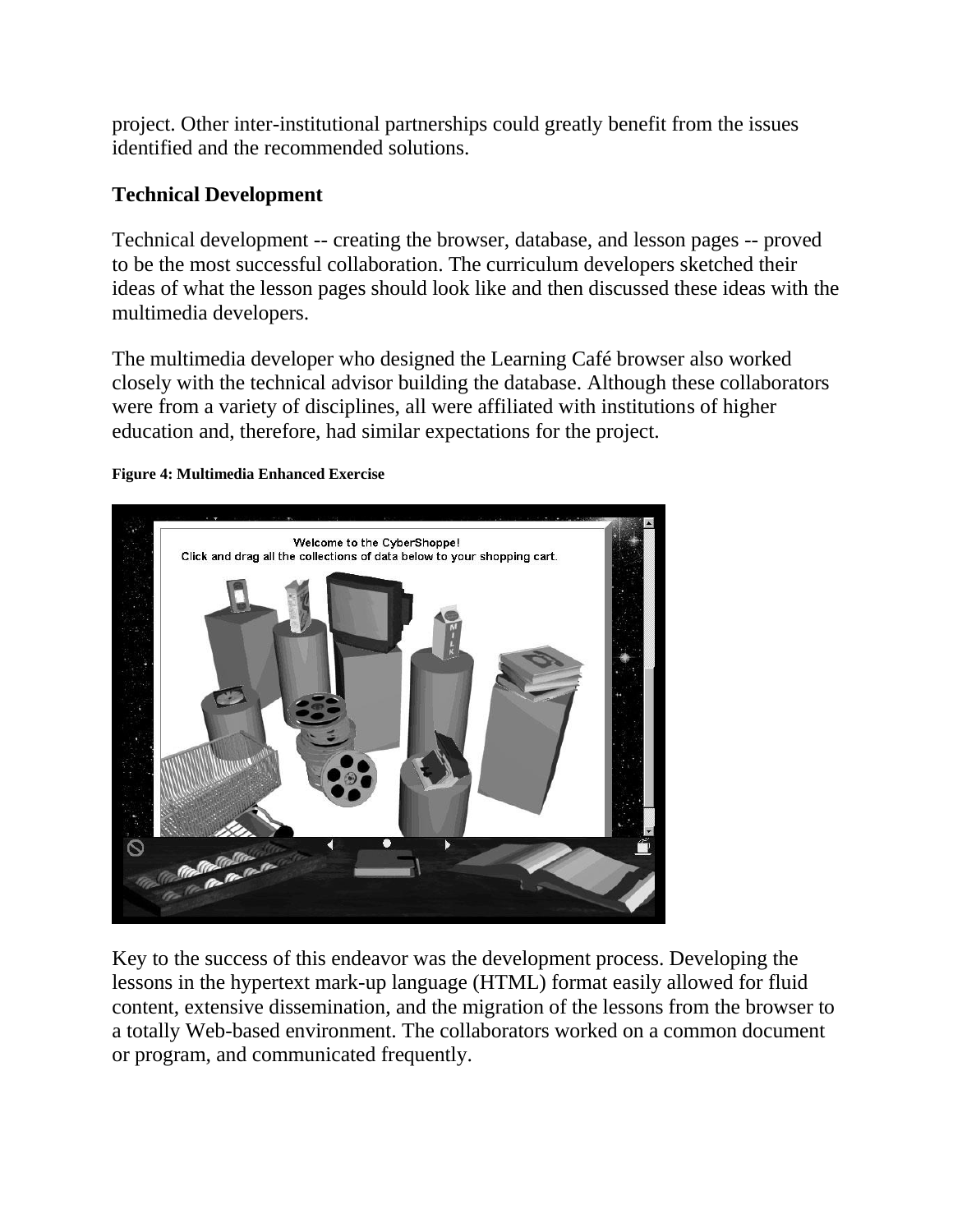Nevertheless, the project's limited time frame and budget constraints prevented the project team from creating lessons with true state-of-the-art multimedia effects. Despite innovations in multimedia production software that cut down on necessary production time, the number of hours needed to produce multimedia software will always exceed the number of hours of software produced. Macromedia, creator of Shockwave and the applications that generate online multimedia, suggests that 100 hours of development time should be allowed to create every one hour of multimediaenhanced courseware. In addition to requiring extensive production time, multimedia professionals command high salaries and production houses are an equally costly alternative. Although some developers may give educational institutions a break in price, most will not (Davies and Brailsford, 1994). With limited time and resources, the Learning Café project media designer could implement only a small portion of what was desired.

In addition, inadequate monitors and RAM on some of the computers in the Learning Café labs diminished the quality of the presentation. Because the funding provided to the project was insufficient to equip all lab computers with headphones, audio enhancements could not be applied to either the Learning Café browser or the lessons.

### **Lab Installation**

Coordinating the installation effort proved to be the another challenging part of this task triggered in large part by a difference in calendars between college and high school terms. Due to delays in equipment orders and the phone company's installation of the T1 lines, the Café installation occurred during the summer rather than the spring. Local wiring issues, equipment delivery delays and difficulty in checking the network complicated an already complex installation that involved IBM, The City University of New York Instructional Technology and Information Services Office, Bell Atlantic, and the Brooklyn College systems staff. College personnel were working on the project during the summer months but the high school coordinators were either not available or could meet only briefly during this time. Most of the communication was via e-mail but did not have the immediacy that a physical presence or even cell phones could have provided. Furthermore, it was often difficult to access the high schools.

# **Delivering the Learning Café Curriculum: The High School Partners**

Development of technology and the lab installation were not the only phases of the project that were challenging to the collaboration. The high school coordinators chosen by the high school principals to work on the Learning Café project were wellqualified for the job. Three were assistant principals and one an experienced teacher. Initially, the team met weekly to develop curriculum content and software; however it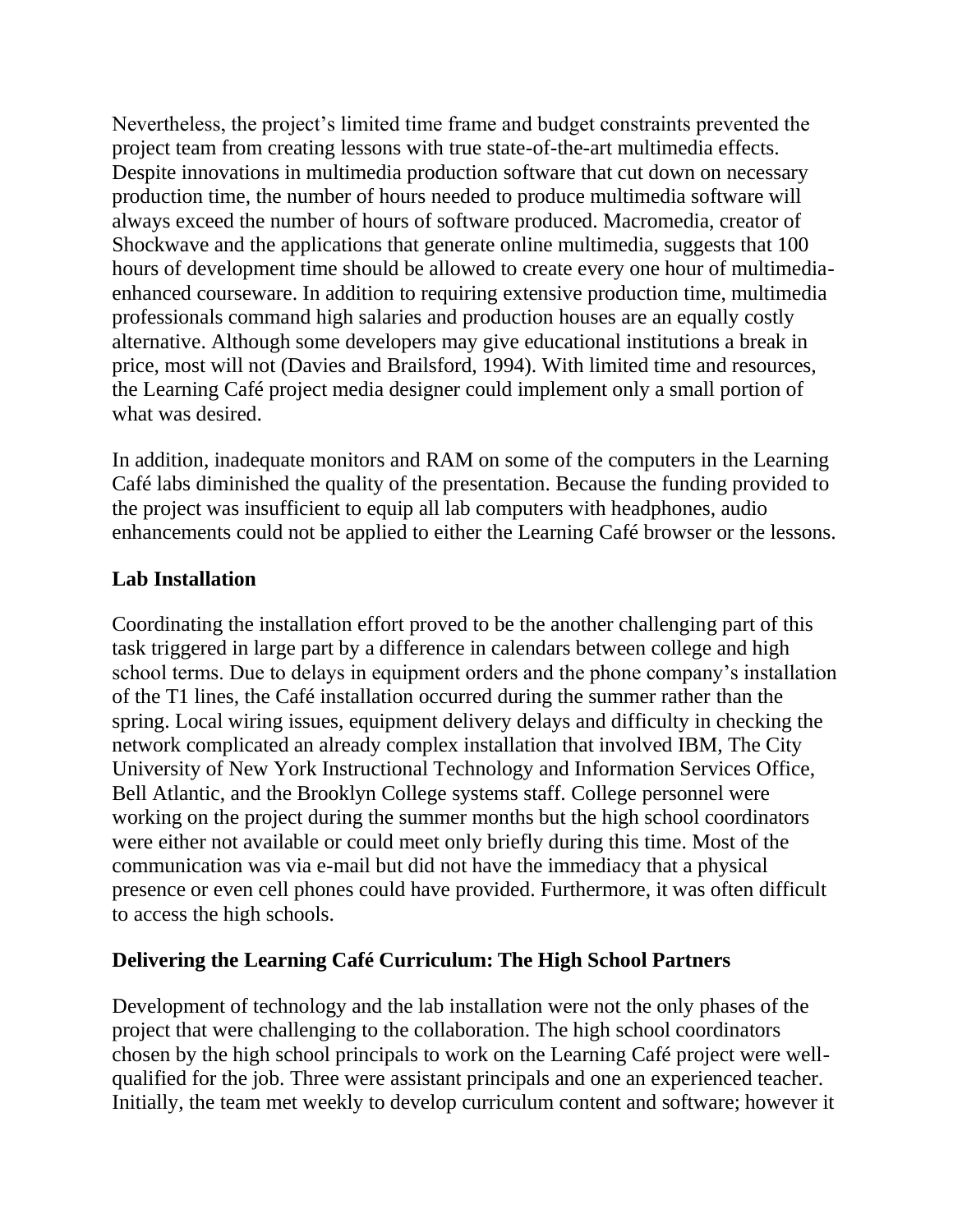soon became apparent that the high school coordinators could not keep up with a weekly schedule. In addition, the coordinators were asked to provide administrative assistance related to the installation of the cafés, solicit teacher participation, support training and see to the implementation of the curriculum. The high school administrators were enthusiastic about receiving computers, furniture and Internet access. Nonetheless, they found it very difficult to meet the demands of their full-time jobs, and, in addition, assist with the coordination of the installation of the cafés and coordinate the project at their individual schools.

The Learning Café project employed an outside evaluator to review the project upon completion. After interviewing the high school coordinators, the project evaluator concluded that integrating the Learning Café program in to the high schools proved more demanding than the coordinators had expected. One coordinator commented that he "already had a full-time position with a heavy workload at the school, and managing the Learning Café site proved to be too great a challenge" (Martinez-Pons, 1999).

The College initiated the Learning Café project with the intention of forming a collaboration with the high schools, but the high school coordinators did not view the project as a partnership and continued to view it as Brooklyn College's project. Therefore, the high school coordinators sometimes had difficulty accepting responsibility at critical periods during the project. Brooklyn College did not have authority to supervise high school principals or coordinators to ensure full participation of the high schools. Cooperation between the institutions was entirely voluntary. This made it difficult to ensure that problems or issues were solved in a timely manner. This problem is germane to many college/high school collaborations (Pratt, 1991).

In addition to the cooperation of the high school coordinators, delivery of the Learning Café curriculum also required the cooperation of the high school teachers. Close involvement of the high school faculty is critical in any high school/university collaboration (Rakow & Robinson, 1997). The college set up MCI Internet connections in each high school and at the homes of each teacher involved in the project so that they could preview the information literacy, critical thinking, and writing lessons as they were created and placed on a conference Web site for review. Although the curriculum developers had ultimate responsibility for the content of their courses, it was essential that the high school partners agree with what was planned to present to their classes. Nonetheless, very few of the high school teachers scheduled to teach the course monitored the Web site or offered suggestions about the curriculum.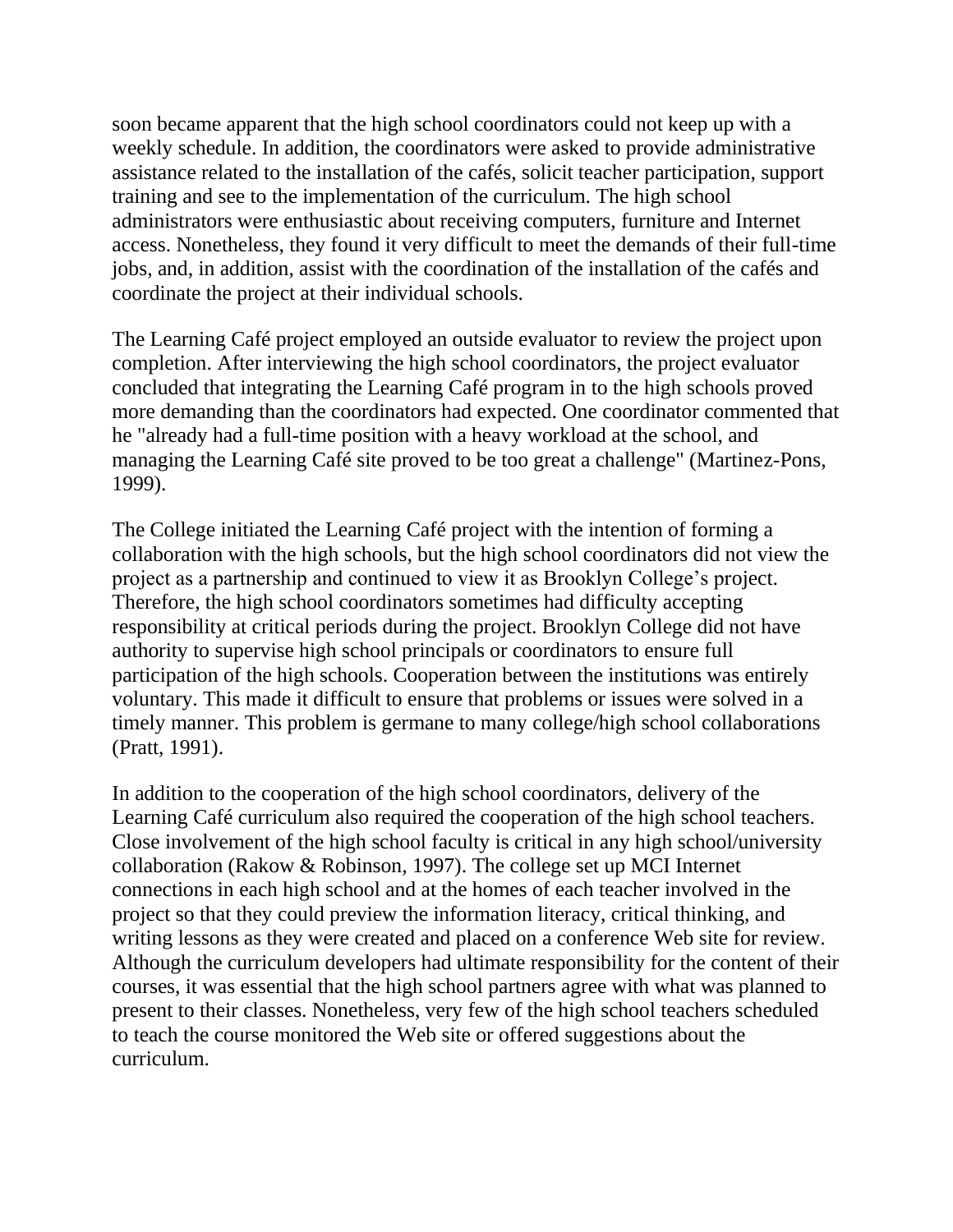In addition, miscommunication or misunderstanding regarding funding for teacher training led to added confusions: high school coordinators assumed that the college would pay the teachers for additional time spent in curriculum development and training, while the college assumed that this would be part of the high schools grant matching responsibilities. Brooklyn College hosted two, four- hour training sessions in the fall 1997 semester when the curriculum and software were complete and the proposed starting date was at hand. The intensive training period was an opportunity for hands-on practice and interaction with the developers, but was not long enough to allow for major revisions the teachers may have recommended on their first encounter with the lessons at the training sessions. Consequently, if the teachers were confused by or disagreed with lesson content or features at the time the curriculum was delivered, they chose to by-pass portions of what was offered and students were shortchanged. As a result, some students did not complete exercises requiring participation in the threaded discussion software incorporated into the exercises most likely because their teachers were not trained sufficiently in the tool to pass the skill on to the students.

Furthermore, the teachers, who received initial training in the automated administrative functions available within the browser and through the database program, did not use these features or ask for the follow-up instruction that may have been needed. Tests were not graded with the automated system; instead, a number of teachers requested that the multiple choice quizzes following each information literacy lesson be printed out for the students and marked by hand.

In addition, because of insufficient training in the custom-built and commercial software employed in the project, the computer lab technicians at the high schools found it difficult to troubleshoot technical problems. Furthermore, the high school teachers and technicians were not adequately trained to keep the Web server up and running. The server -- the computer holding the database and the online content -- was located in the classroom in each of the high schools, leaving this vital part of the Learning Café open to tampering and abuse. When the server shut down, or the system suffered interference the high schools relied on Brooklyn College staff to get it up and running again. Accidently or intentionally, high school students and staff could -- and did -- move files around, modify database records, and delete important files.

Software as well as hardware presented coordination issues. Brooklyn College did not effectively communicate to the high schools the purpose of the custom built browser to control student access to the computers in the Learning Café laboratories. Consequently, because the high schools wanted to use the Learning Café computer labs for other purposes, the Learning Café browser did not run as intended. Students launched the browser from the Windows operating system and systems were left open to tampering. The browser became just another application that the students had to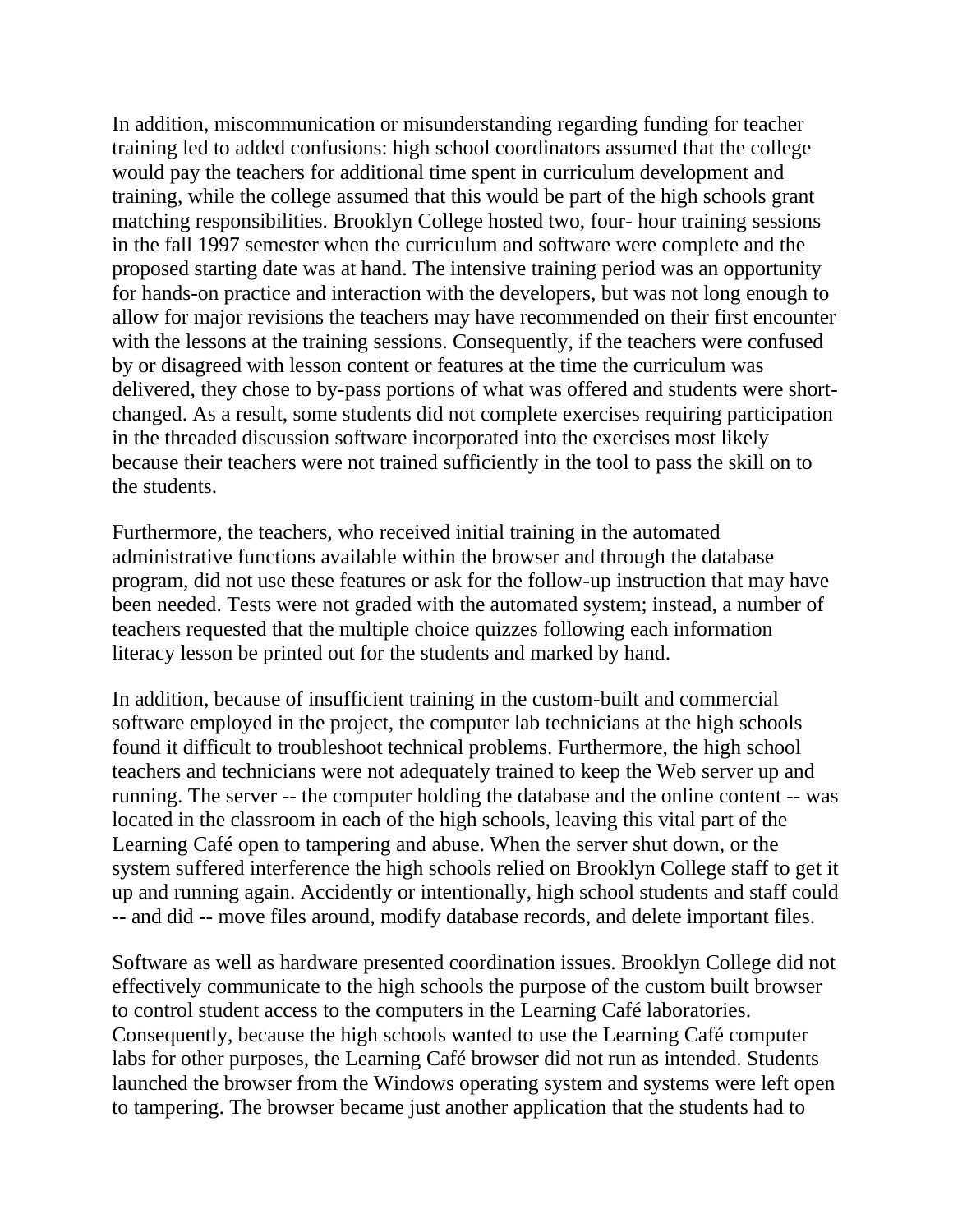learn, instead of the primary application that introduced students to the other applications.

Seniors enrolled in the Brooklyn College credit courses did not require special technical applications because the courses were entirely Web based. The seniors did however did periodically have questions and needed hands-on assistance with the software. A high school teacher was not assigned to this role. This oversight would take its toll on both the virtual students and professors. College faculty expressed frustration that there was no high school teacher to contact to determine how students were progressing or to ascertain why they had not heard from a student in three weeks. The professors did not know if the student was ill, or had dropped out, or needed some additional help. One of the Brooklyn College professors stated ,"a structure of client-side support needs to be built, involving high school teachers, administrators, and parents" (Berardi, 2000). Clearly, many high school students continue to need some guidance and supervision in the distance learning classroom. (Fyock, 1995).

The limited involvement the high school partners offered to the Learning Café project underscores a significant cultural difference between high school and college faculty. Secondary school teachers are paid to teach a set of classes and prepare curriculum– both require a great deal of time. For college faculty, instruction comprises a small part of their performance evaluations where research and outside projects are equally important. Outside projects are integral to a college professor's progress on a promotion and tenure track. High school teachers are evaluated solely on their classroom performance. Work on outside projects uses valuable time they needed for their classes. No release time was afforded teachers or coordinators for the Learning Café project. In addition, there was no credit or reward for time spent on the project.

### **Lessons Learned**

Although the Learning Café Project team had initially perceived that the technical issues would be the most challenging aspect of the project, the greatest challenges proved to be in the implementation of a collaborative partnership. With relatively minor changes in budgeting, planning, and understanding, the dynamics of the collaboration might have changed significantly for the better.

In a partnership with a high school, a college would do well to give the high school significant ownership of the project. The needs of teachers as well as administrators must be considered in planning the partnership. Teachers are more likely to be enthusiastic if they contribute to the design of the curriculum and are adequately trained for online course delivery.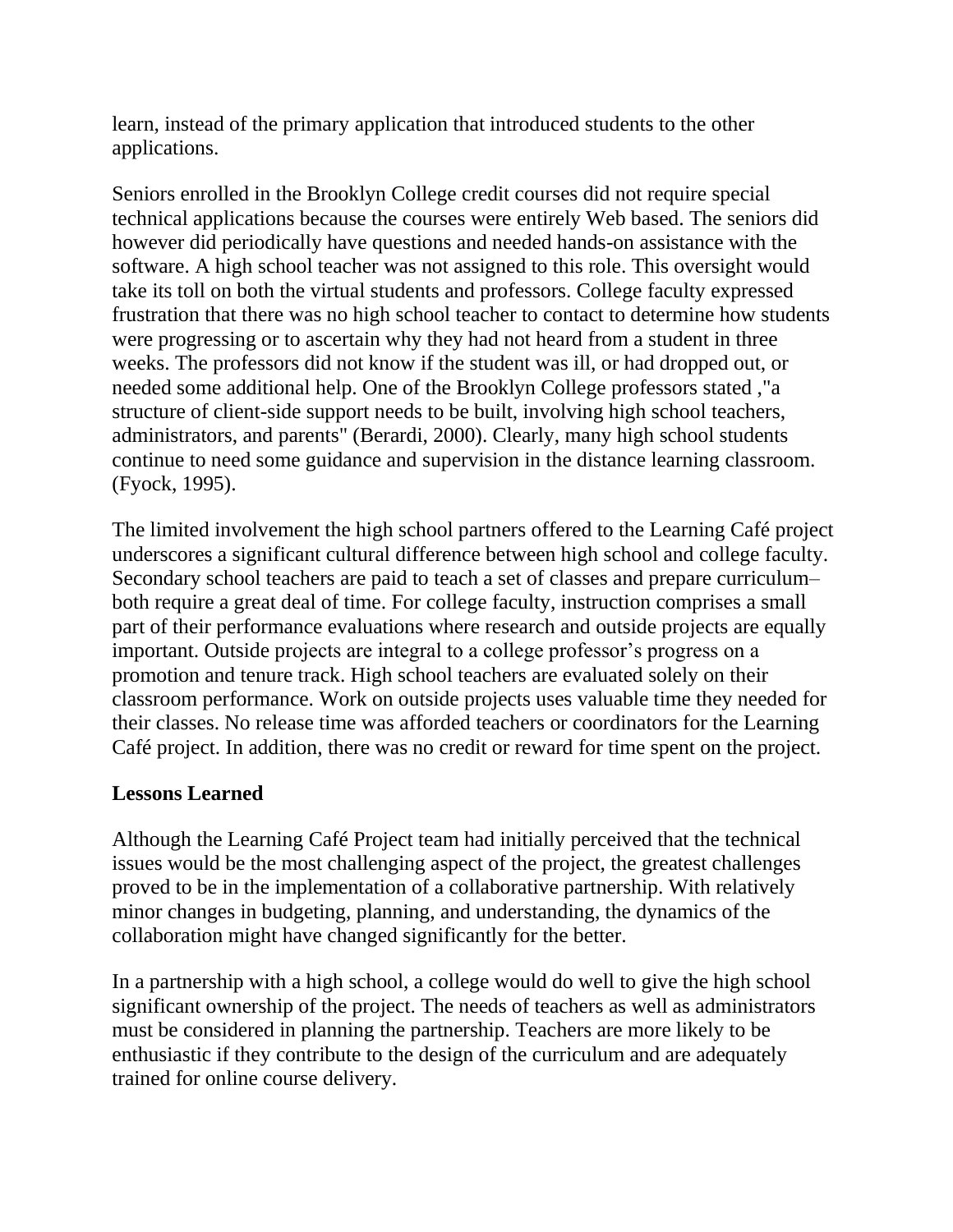While the following recommendation was intended for faculty in higher education, the Learning Café experience demonstrates the same is true for teachers in K-12 schools.

"The integration of distance education into mainstream higher education compels post-secondary institutions to reduce existing barriers to faculty participation by compensating, rewarding, and training faculty at levels commensurate with those of traditional instructional activities and to provide instructional and administrative support services designed to ensure student access to high-quality instructional program." (Olcott and Wright, 1995)

Providing monetary or release-time compensation for program development assistance is crucial to project success. Literature on technology implementation in higher education strongly recommends training and the allocation of funds for training. (Findley and Findley, 1997, and Low, 1991). In addition, training should occur in the school where the teacher is based. Because the project is likely to be above and beyond the regular responsibilities of those who act as high school coordinators, their funding needs must be recognized in the project proposal stage. Furthermore, principals who agree to participate must determine how the high school administrator assigned will be able to assume the added responsibilities.

The absence of technology skills on the part of the teachers contributed to their lack of involvement and difficulty with the browser and database despite the fact that the College offered training. The level of teacher training built into the Learning Café project overestimated the degree of teacher technological expertise. Furthermore, training for using technology in teaching is so critical that it should be considered regardless of whether a high school is involved in a distance learning project (Gallo & Horton, 1994). A recent survey by the National Center for Education Statistics found that only 20 percent of teachers feel ready to integrate computers into their classrooms (1999). Institutions of higher education need to incorporate more technology training in teacher education courses. This training should continue in high schools when teachers are in service in fully-equipped teacher training labs (Guernsey, 2000). In addition, if a high school partners with a college in a distance learning project, the sponsoring institution needs to provide school-based technology experts to train and mentor the high school teachers and assistant principals in the use of technology with teaching. Moreover, a sponsoring institution needs to provide adequate technical (hardware, software and multimedia) support for any computers it installs. Lastly, a sponsoring institution or the high school itself needs to provide meaningful and appropriate teacher rewards for those teachers who participate in the project. With this type of support, a high school teacher should be assigned to act as a liaison/monitor between the virtual high school students and the professor teaching the college Webbased course.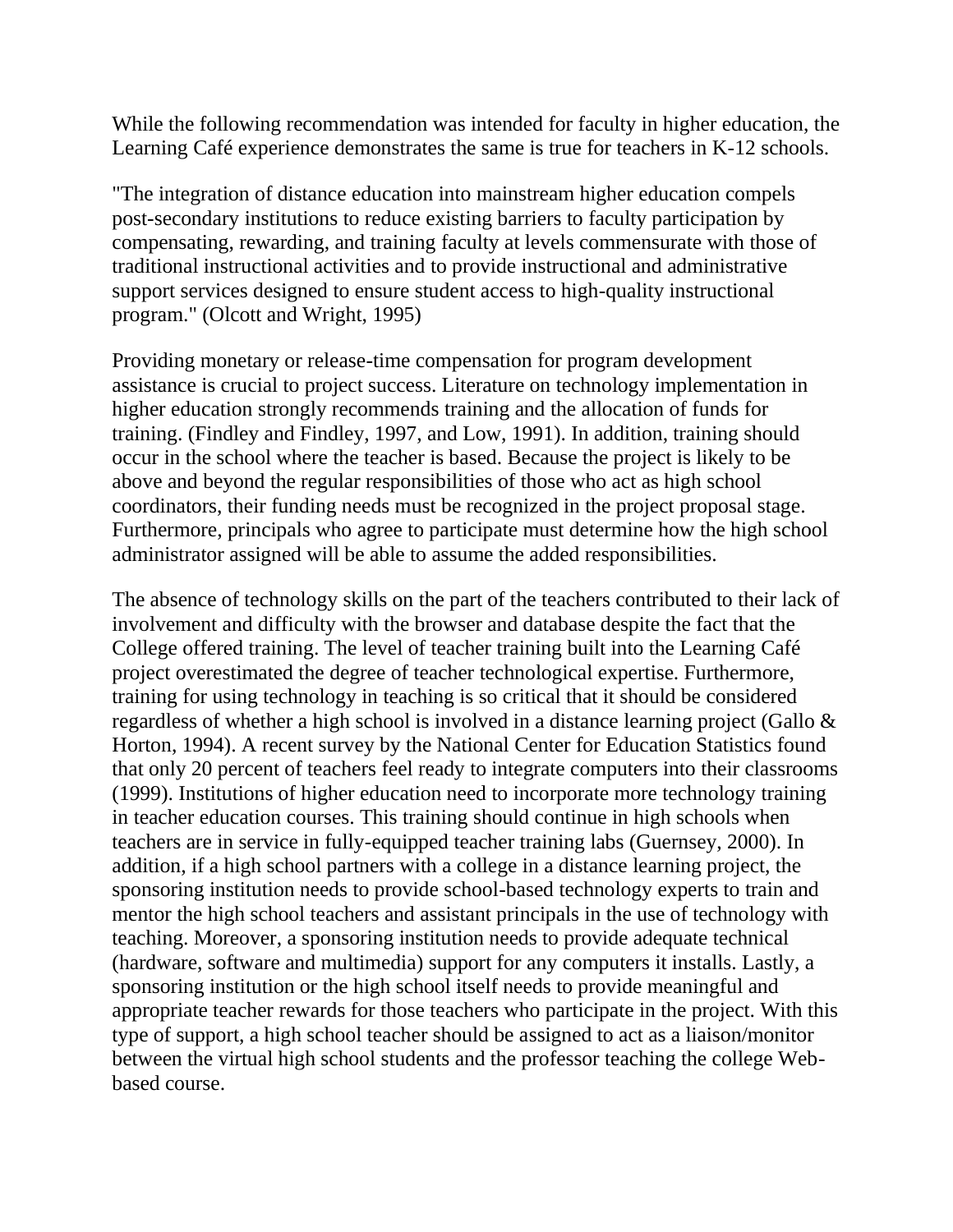A distance learning project of the scale of the Learning Café project could benefit from the expertise of a full-time technical coordinator to oversee technical decisions and assume responsibility for coordinating the myriad technical issues that arise. Although a full-time technical coordinator was assigned to the project, because of his other responsibilities at the College, he did not have adequate time to devote to Learning Café issues. A technical coordinator could ease the establishment of new or updated networked classrooms and troubleshoot all software problems. Many problems and delays could be eliminated or minimized if a technical coordinator is present at project meetings where decisions are made on the purchase and installation of equipment and software. Distance education courses require many more resources than a typical on-campus course. As a result more technology assistance, hardware, software, travel, and other coordination activities require a great deal of institutional resources. (Gatliff and Wendel, 1998).

Finally, any successful implementation of educational technology requires involvement of the multimedia designer in all phases of the project. This ensures that adequate technology is specified and adequate time and funds are budgeted. It also helps to keep expectations realistic, so that all parties might be satisfied with the outcome.

Even with the presence of a single technical coordinator, distributed computer servers can lead to a proliferation of problems that could be avoided if this hardware and software are centralized. If a network server is physically located at the sponsoring institution where access is restricted to technically capable staff knowledgeable about the distance learning partnership, and its workings and its goals, the server would not be as vulnerable as it would be if each server is located at a participating high school. The sponsoring institution could take full responsibility for administration of the servers used to deliver course content and perform administrative functions such as student tracking and grading.

## **Project Evaluation**

The grant evaluation showed the effectiveness of the Learning Café project. First, student attitudes toward computers were substantially correlated with the usefulness of Web training, gain in writing skills from critical thinking and writing course and effectiveness of training in the use of Web tools. Second, writing skills were substantially correlated with the usefulness of Web training and effectiveness of training in the use of Web tools. Lastly, the usefulness of Web training was substantially correlated with the effectiveness of training in the use of Web tools (Martinez-Pons, 1999).

### **Conclusion**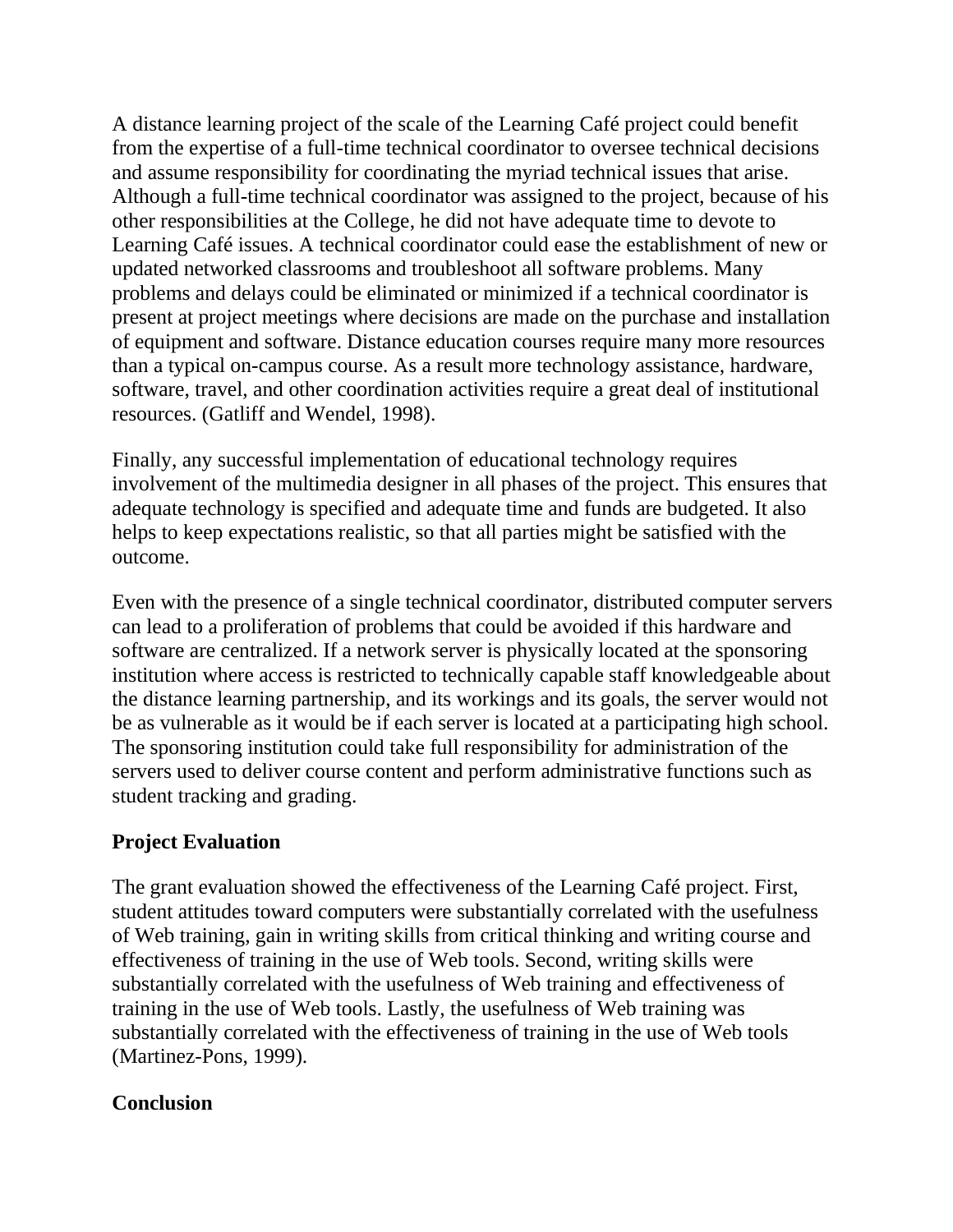The lessons learned in the Learning Café project clarify what is necessary for successful distance education collaborations and are confirmed by the broad-based recommendations identified in the National Network for Collaboration (NNC), *Collaboration Framework* (1995). The *Collaboration Framework* provides guidelines to assist practitioners in a variety of universities and community-based collaborative programs, not specifically involving distance education. Based upon the Learning Café project findings, the following recommendations, more specific to a distance education collaboration, should be considered:

- Involve all participants in planning, setting goals and identifying outcomes for the collaboration process.
- Develop guidelines on how the collaboration will operate on a day-today basis.
- Establish effective leadership.
- Be aware of cultural differences between collaborators.
- Be aware of the politics of each organization.
- Establish and maintain open communication.
- Develop an effective training program for instructors.
- Insure full-time technical support during project implementation and throughout the collaboration.
- Insure full-time administrative support for instructors, students and coordinators.
- Provide compensation or release-time for individuals involved in a project above and beyond their regular responsibilities.

Collaborations can be difficult to establish and challenging to maintain but the benefits and rewards can be great. Together, the Learning Café partners developed creative strategies for overcoming traditional barriers to access. Brooklyn College has shared its comparative electronic and academic wealth with students at these four inner-city high schools. Through the Learning Café collaboration Brooklyn College positioned four public high schools on the information super highway and gave them the resources to continue solidly along this path.

Fully-equipped computer laboratories were established in each of the four schools, high-speed Internet access was introduced, and software and content allowing for distance learning became a part of the high school curriculum. As technology continues to make communication faster, easier, and more convenient, remote access to education, libraries, and services will only increase. Sharing of resources, whether they be teachers, technology, information or students will become even more inviting and cost effective. Technology has created the means for successful collaborations. Partners must recognize the complexities of collaboration and address the multiplicity of issues involved in entering into a collaboration. The Learning Café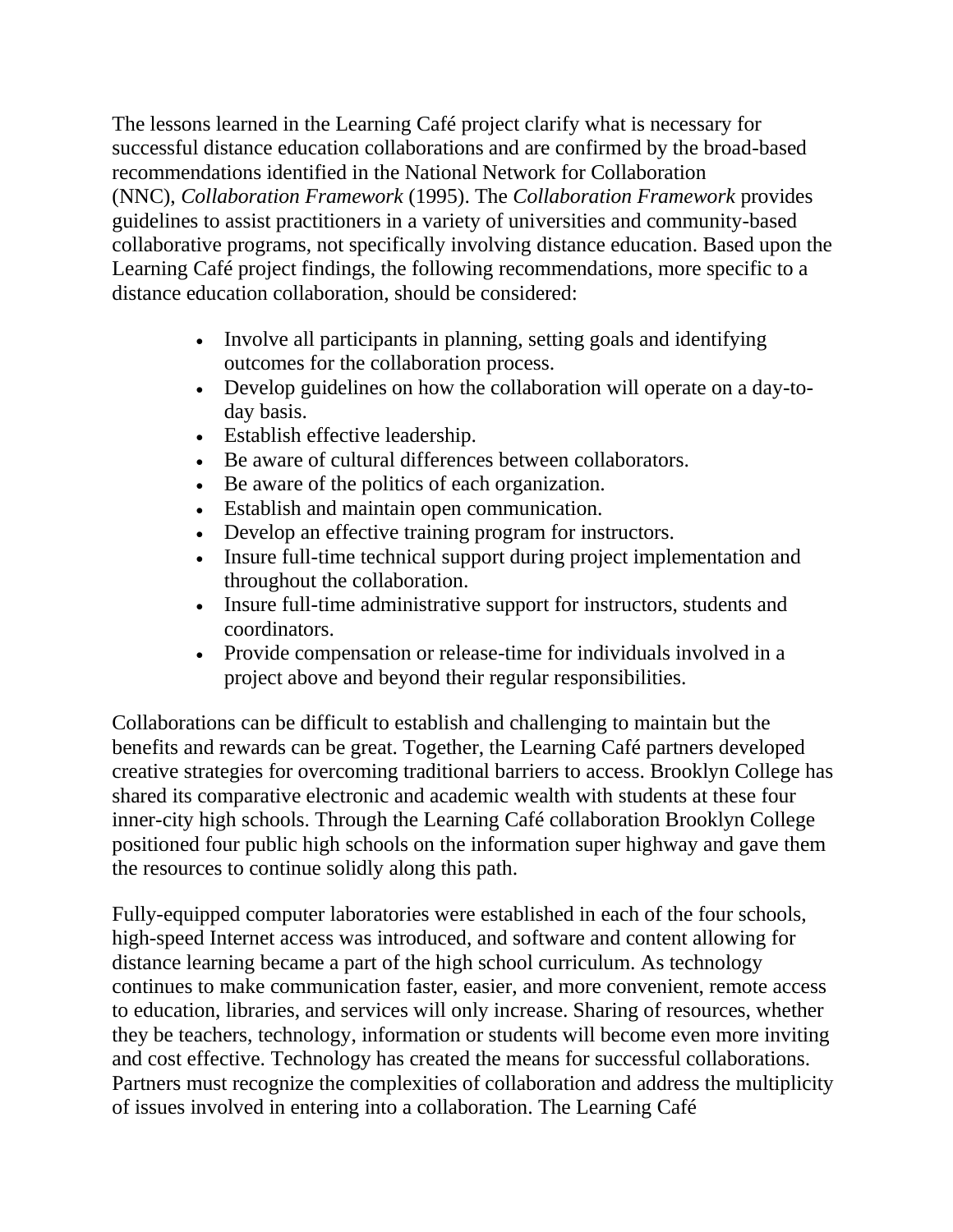recommendations can help collaborators identify many of the important issues, avoid potential problems, and achieve greater success.

#### **References**

Arnow, D. & Barshay, O. (1999). WebToTeach: An automated Web-based program checker, submitted to SIGCSE Technical Symposium.

Berardi, D. (personal communication, June 29, 2000).

Brooklyn College, Office of the President. (1993). *The year 2000 and beyond: Shaping the future*. Brooklyn, NY: Author.

Carr, S. & Young, J. R. (1999, October 22). As distance-learning boom spreads, colleges help to set up virtual high schools. *The Chronicle of Higher Education*, pp. A55-8.

Findley, B. & Findley, D. (1997). Strategies for effective distance education. *Contemporary Education,* 68(2), 118-20.

Fyock, J & Sutphin, D. (1995). Adult supervision in the distance learning classroom: Is it necessary. *T.H.E. Journal,* 23(4), 89-91.

Gallo, M. A. & Horton, P. B. (1994). Assessing the effect on high school teachers of direct and unrestricted access to the Internet: A case study of an east central Florida high school.*Education Technology Research and Development, 42*(4), 17-39.

Gatliff, B. & Wendel, F.C. (1998). Inter-institutional collaboration and team teaching.*The American Journal of Distance Education*, 12(1), 27-37.

Guernsey, L. (2000, January 9). O.K., schools are wired. now what? *The New York Times. Education Life*, p. 4A, 34.

Low. K. (1991). Computers, libraries, staff development and training: A symbiotic relationship. *Library Software Review*, 10(4), 279-80.

Martinez-Pons, M., (1999). *Summative Evaluation of the Brooklyn College Learning Café Project*. Unpublished report.